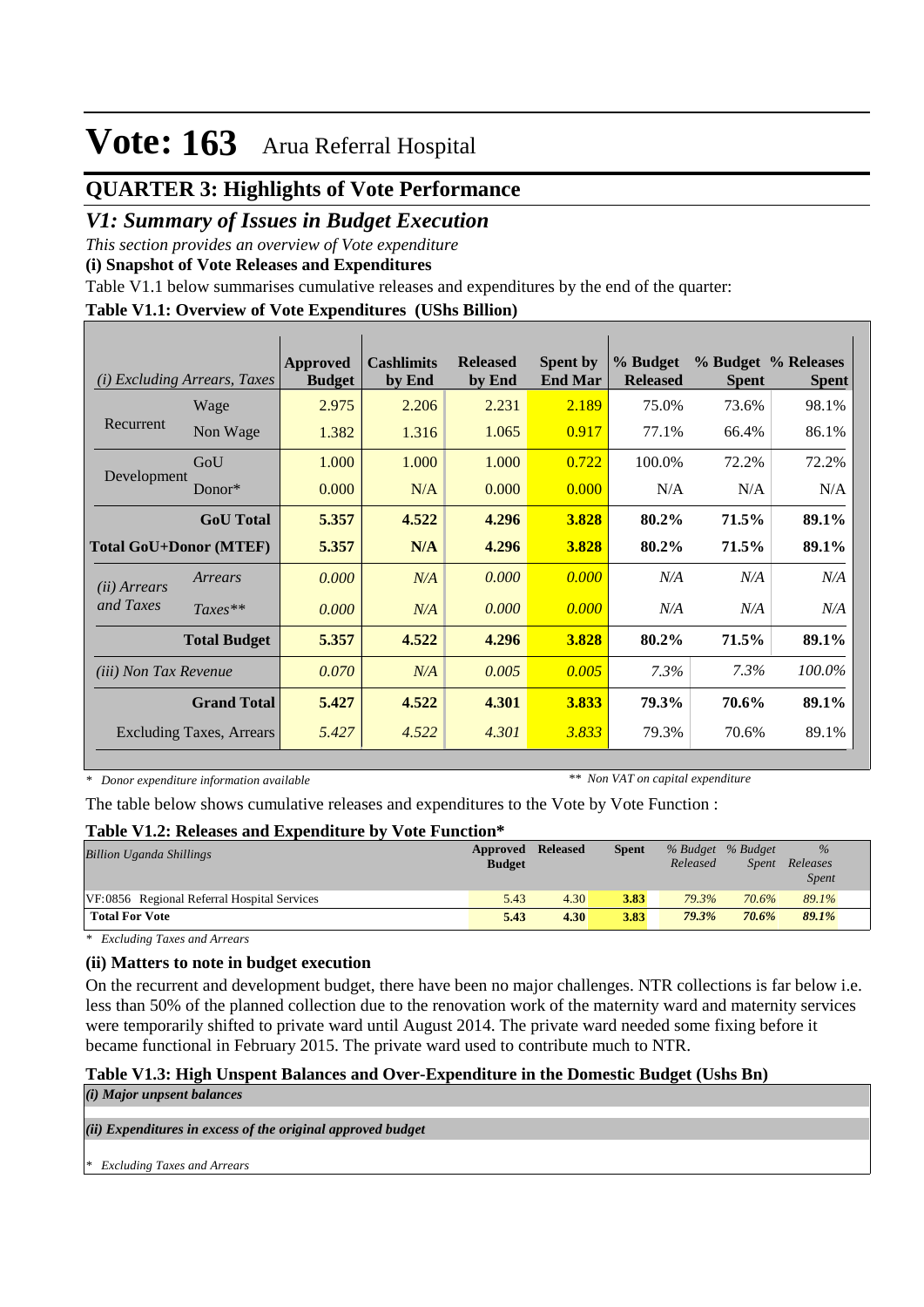## **QUARTER 3: Highlights of Vote Performance**

## *V2: Performance Highlights*

*This section provides highlights of output performance, focusing on key outputs and actions impelemented to improve section performance.*

#### **Table V2.1: Key Vote Output Indicators and Expenditures\***

| Vote, Vote Function<br><b>Key Output</b>                       | <b>Approved Budget and</b><br><b>Planned outputs</b>                                                     |        | <b>Cumulative Expenditure</b><br>and Performance                                                                                |             | <b>Status and Reasons for</b><br>any Variation from Plans                                                                                                                                                                                                                                                                                                           |       |
|----------------------------------------------------------------|----------------------------------------------------------------------------------------------------------|--------|---------------------------------------------------------------------------------------------------------------------------------|-------------|---------------------------------------------------------------------------------------------------------------------------------------------------------------------------------------------------------------------------------------------------------------------------------------------------------------------------------------------------------------------|-------|
| <b>Vote Function: 0856 Regional Referral Hospital Services</b> |                                                                                                          |        |                                                                                                                                 |             |                                                                                                                                                                                                                                                                                                                                                                     |       |
| Output: 085601                                                 | <b>Inpatient services</b>                                                                                |        |                                                                                                                                 |             |                                                                                                                                                                                                                                                                                                                                                                     |       |
| Description of Performance: 21,500 Admissions.                 | 2,600 Major Surgeries.<br>5,200 deliveries.<br>85% Bed Occupancy rate.<br>4 days Average length of stay. |        | 14,117 Admissions<br>75% Bed Ocuupancy rate<br>4.5 days Average length of stay<br>3,252 Surgical operations<br>2,695 Deliveries |             | No significant variation,<br>admission and deliveries are<br>picking up due to the<br>operationalization of the<br>renovated maternity ward.                                                                                                                                                                                                                        |       |
| Performance Indicators:                                        |                                                                                                          |        |                                                                                                                                 |             |                                                                                                                                                                                                                                                                                                                                                                     |       |
| No. of in patients admitted                                    |                                                                                                          | 21,500 |                                                                                                                                 | 14177       |                                                                                                                                                                                                                                                                                                                                                                     |       |
| Bed occupancy rate<br>(inpatients)                             |                                                                                                          | 85     |                                                                                                                                 | 75          |                                                                                                                                                                                                                                                                                                                                                                     |       |
| Average rate of stay for<br>inpatients (no. days)              |                                                                                                          | 4      |                                                                                                                                 | 4.5         |                                                                                                                                                                                                                                                                                                                                                                     |       |
| <b>Output Cost:</b>                                            | UShs Bn:                                                                                                 | 0.352  | UShs Bn:                                                                                                                        | 0.217       | % Budget Spent:                                                                                                                                                                                                                                                                                                                                                     | 61.8% |
| Output: 085602                                                 | <b>Outpatient services</b>                                                                               |        |                                                                                                                                 |             |                                                                                                                                                                                                                                                                                                                                                                     |       |
| Description of Performance: 92,000 outpatient's                | attendance, 86,000 specialized<br>clinic attendance,                                                     |        | 111,175 Special clinic<br>attendance                                                                                            |             | 36,123 General OPD attendance Most of the patients who come<br>for services in the hospital are<br>those seeking specialised<br>treatment. Many of the special<br>clinics operate on daily basis<br>with a huge outpatient turn up,<br>which is mainly due to the<br>availability of key specialists.                                                               |       |
| Performance Indicators:                                        |                                                                                                          |        |                                                                                                                                 |             |                                                                                                                                                                                                                                                                                                                                                                     |       |
| No. of specialised<br>outpatients attended to                  |                                                                                                          | 86,000 |                                                                                                                                 | 111175      |                                                                                                                                                                                                                                                                                                                                                                     |       |
| No. of general outpatients<br>attended to                      |                                                                                                          | 92,000 |                                                                                                                                 | 36123       |                                                                                                                                                                                                                                                                                                                                                                     |       |
| <b>Output Cost:</b>                                            | UShs Bn:                                                                                                 | 0.175  | UShs Bn:                                                                                                                        | 0.105       | % Budget Spent:                                                                                                                                                                                                                                                                                                                                                     | 59.9% |
| Output: 085603                                                 | Medicines and health supplies procured and dispensed                                                     |        |                                                                                                                                 |             |                                                                                                                                                                                                                                                                                                                                                                     |       |
| Description of Performance: Value of medicines by end of       | FY 1.10bn                                                                                                |        | UGX 812,545,098 supplied by<br>NMS; that is 68.1%.<br>2. There were expiry of some<br>drug items e.g. ARVs in stores.           |             | 1. Medicines and supplies worth 60% Of drugs has been<br>delivered as ordered. The expiry<br>of drugs has been due to short<br>expiry time and change in<br>guidelines in TB treatment and<br>machine (x-ray) breakdowns<br>and lack of supplies. There has<br>also been a change in trend in<br>consumption of drugs due<br>improved rational use of<br>medicines. |       |
| Performance Indicators:                                        |                                                                                                          |        |                                                                                                                                 |             |                                                                                                                                                                                                                                                                                                                                                                     |       |
| Value of medicines<br>received/dispensed (Ush bn)              |                                                                                                          | 1.1    |                                                                                                                                 | 0.812545098 |                                                                                                                                                                                                                                                                                                                                                                     |       |
| <b>Output Cost:</b>                                            | UShs Bn:                                                                                                 | 0.070  | UShs Bn:                                                                                                                        | 0.038       | % Budget Spent:                                                                                                                                                                                                                                                                                                                                                     | 54.5% |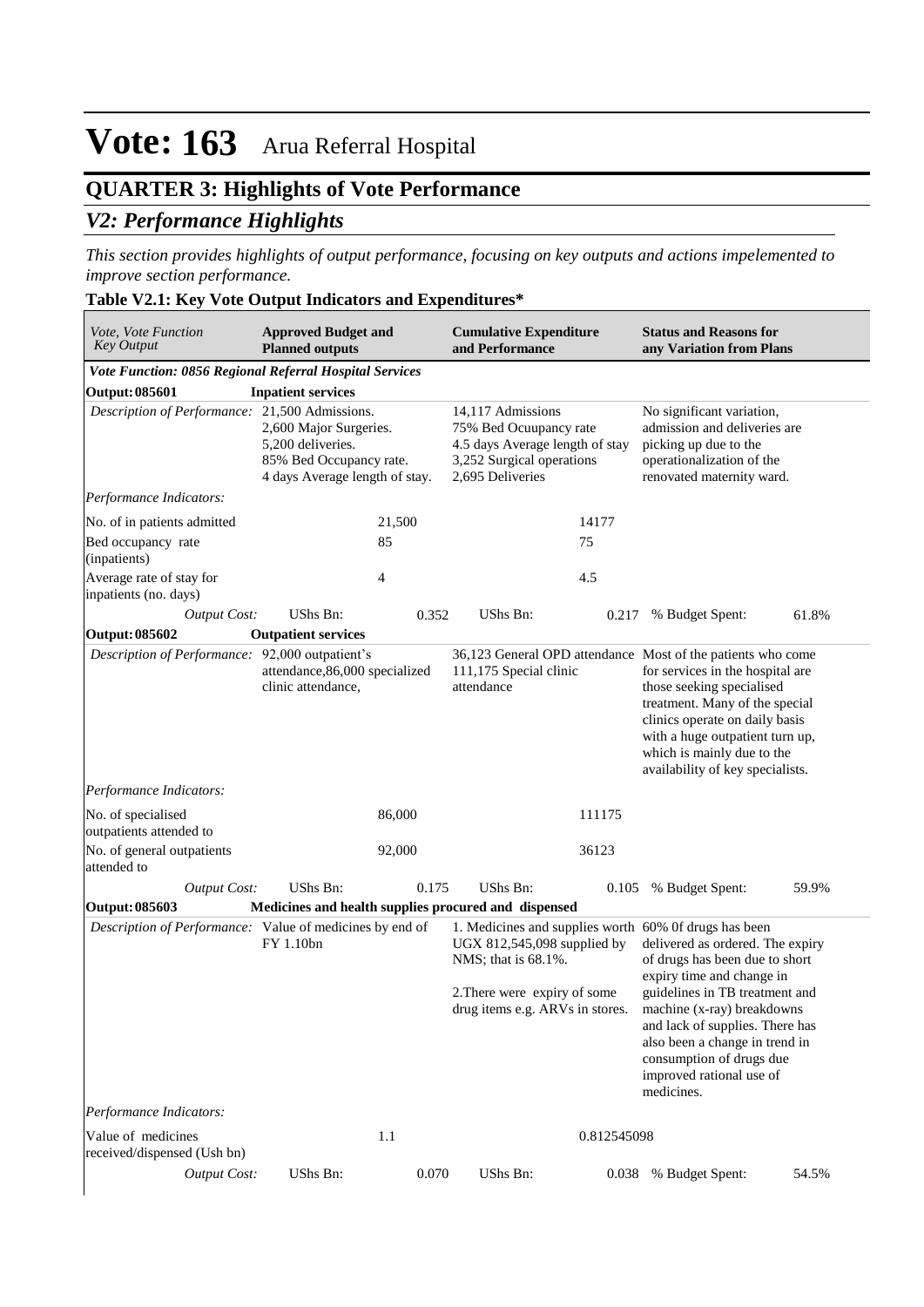## **QUARTER 3: Highlights of Vote Performance**

| <i>Vote, Vote Function</i><br><b>Key Output</b>                                | <b>Approved Budget and</b><br><b>Planned outputs</b>                                 |                 | <b>Cumulative Expenditure</b><br>and Performance                                                                                                                                        |               | <b>Status and Reasons for</b><br>any Variation from Plans                                                                                                                                                                                                                                                                                                                                                                                  |       |
|--------------------------------------------------------------------------------|--------------------------------------------------------------------------------------|-----------------|-----------------------------------------------------------------------------------------------------------------------------------------------------------------------------------------|---------------|--------------------------------------------------------------------------------------------------------------------------------------------------------------------------------------------------------------------------------------------------------------------------------------------------------------------------------------------------------------------------------------------------------------------------------------------|-------|
| <b>Output: 085604</b>                                                          | <b>Diagnostic services</b>                                                           |                 |                                                                                                                                                                                         |               |                                                                                                                                                                                                                                                                                                                                                                                                                                            |       |
| Description of Performance: 100,000 lab tests done,                            | 12,500 imagings done,<br>80 postmortems done                                         |                 | 64,002 lab tests done,<br>6,218 Imagings done,<br>92 Postmortems done                                                                                                                   |               | The laboratory services have<br>picked well form Q2 after the<br>opening of the renovated<br>Inpatient Laboratory where as<br>imaging services have been<br>affected by problems of<br>breakdown of the x-ray machine<br>and lack of supplies, otherwise<br>the output for ultrasound scan is<br>encouraging. More postmortems<br>were on victims of motor<br>accidents.                                                                   |       |
| Performance Indicators:                                                        |                                                                                      |                 |                                                                                                                                                                                         |               |                                                                                                                                                                                                                                                                                                                                                                                                                                            |       |
| Patient xrays (imaging)<br>No. of labs/tests                                   |                                                                                      | 12500<br>100000 |                                                                                                                                                                                         | 6218<br>64002 |                                                                                                                                                                                                                                                                                                                                                                                                                                            |       |
| <b>Output Cost:</b>                                                            | UShs Bn:                                                                             | 0.076           | UShs Bn:                                                                                                                                                                                | 0.044         | % Budget Spent:                                                                                                                                                                                                                                                                                                                                                                                                                            | 58.4% |
| <b>Output: 085605</b>                                                          | <b>Hospital Management and support services</b>                                      |                 |                                                                                                                                                                                         |               |                                                                                                                                                                                                                                                                                                                                                                                                                                            |       |
| Description of Performance:                                                    |                                                                                      |                 | 3 board meetings<br>•3 senior staff meetings<br>•2 general staff meeting<br>•12 Departmental meetings<br>•Arua hospital equipment<br>maintained regularly<br>•Cleaning of hospital done |               | 3 board meetings<br>•3 senior staff meetings<br>No significant variation.                                                                                                                                                                                                                                                                                                                                                                  |       |
| <b>Output Cost:</b>                                                            | UShs Bn:                                                                             | 3.623           | UShs Bn:                                                                                                                                                                                | 2.638         | % Budget Spent:                                                                                                                                                                                                                                                                                                                                                                                                                            | 72.8% |
| <b>Output: 085606</b>                                                          | Prevention and rehabilitation services                                               |                 |                                                                                                                                                                                         |               |                                                                                                                                                                                                                                                                                                                                                                                                                                            |       |
| Description of Performance: 40,500 children immunized,                         | 4,500 women immunized,<br>20,500 mothers for ANC,<br>5,600 Family planning contacts, |                 | 11, 621 mothers for ANC,<br>2,457 Family planning<br>contacts,<br>27,739 children immunized,<br>2,050 women immunized                                                                   |               | <b>Uptake of Family Planning</b><br>services is still low, ANC<br>attendance was below target<br>most probably due to<br>availability of these services in<br>the facilities in and around Arua<br>town. Staffing has improved in<br>the lower units.<br>Immunization of both women<br>and children are all below target<br>most probably due to<br>availability of immunization<br>services in the facilities in and<br>around Arua town. |       |
| Performance Indicators:                                                        |                                                                                      |                 |                                                                                                                                                                                         |               |                                                                                                                                                                                                                                                                                                                                                                                                                                            |       |
| No. of people receiving<br>family planning services<br>No. of people immunised |                                                                                      | 5,600<br>40,500 |                                                                                                                                                                                         | 2457<br>29789 |                                                                                                                                                                                                                                                                                                                                                                                                                                            |       |
| No. of antenatal cases                                                         |                                                                                      | 20,500          |                                                                                                                                                                                         | 11621         |                                                                                                                                                                                                                                                                                                                                                                                                                                            |       |
| <b>Output Cost:</b>                                                            | UShs Bn:                                                                             | 0.079           | UShs Bn:                                                                                                                                                                                | 0.038         | % Budget Spent:                                                                                                                                                                                                                                                                                                                                                                                                                            | 48.8% |
| <b>Output: 085680</b>                                                          | Hospital Construction/rehabilitation                                                 |                 |                                                                                                                                                                                         |               |                                                                                                                                                                                                                                                                                                                                                                                                                                            |       |
| Description of Performance: Hospital lagoon completed                          |                                                                                      |                 | 1. Site handed to the contractor                                                                                                                                                        |               |                                                                                                                                                                                                                                                                                                                                                                                                                                            |       |
|                                                                                |                                                                                      |                 | and construction of the lagoon<br>started in Q1 and by end of Q2<br>work was nearly complete.                                                                                           |               | No significant variation                                                                                                                                                                                                                                                                                                                                                                                                                   |       |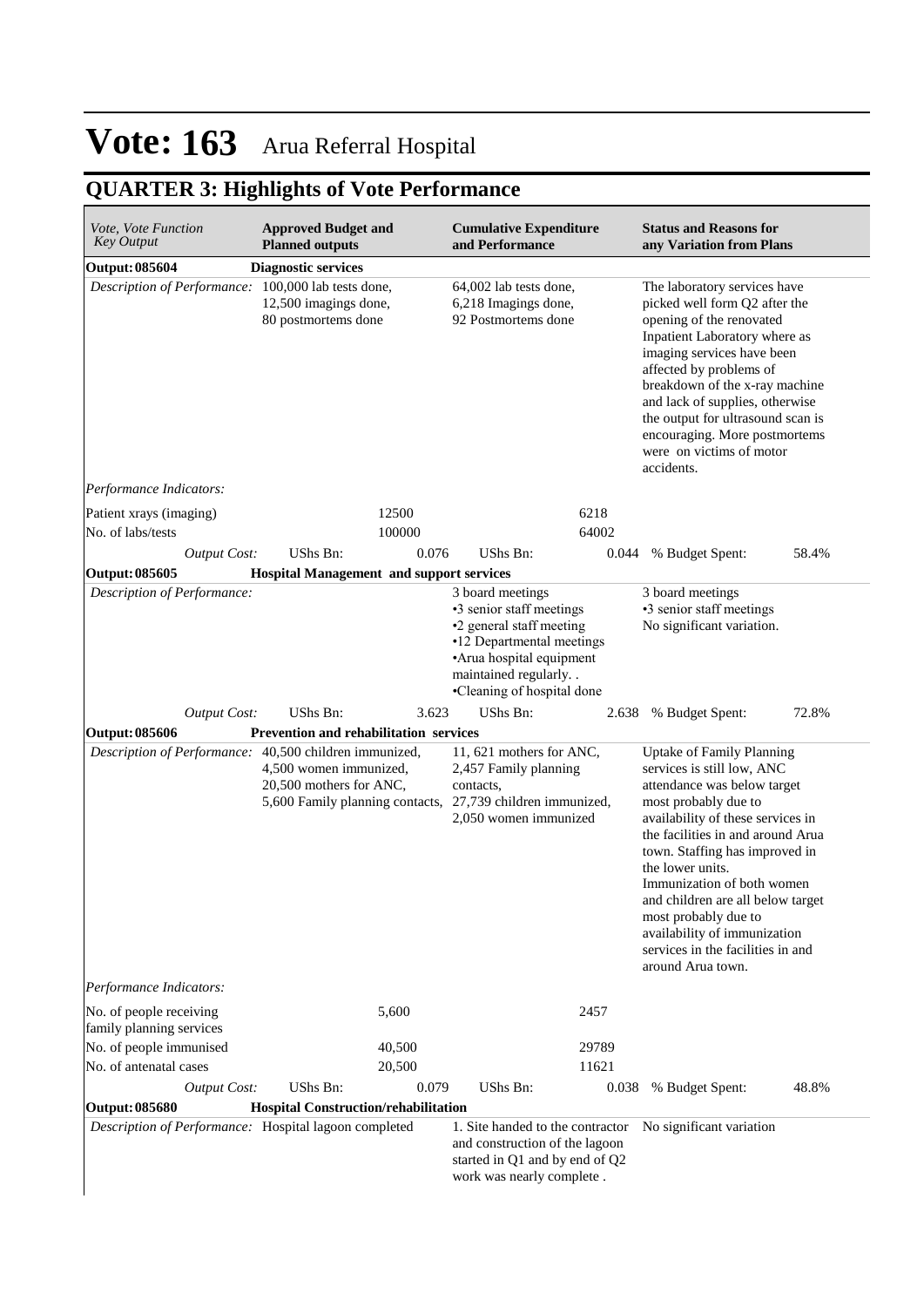## **QUARTER 3: Highlights of Vote Performance**

| Vote, Vote Function<br><b>Key Output</b>                                       | <b>Approved Budget and</b><br><b>Planned outputs</b> |       | <b>Cumulative Expenditure</b><br>and Performance                                                                                                                                                                                                |       | <b>Status and Reasons for</b><br>any Variation from Plans |       |
|--------------------------------------------------------------------------------|------------------------------------------------------|-------|-------------------------------------------------------------------------------------------------------------------------------------------------------------------------------------------------------------------------------------------------|-------|-----------------------------------------------------------|-------|
|                                                                                |                                                      |       | 2. Supervision of works were<br>done<br>3. 1 site meeting planned and<br>held in November.<br>4. Construction works<br>completed and Site handed to<br>the hospital in January 2015.<br>5. Payments made, only<br>retention is left to be paid. |       |                                                           |       |
| Performance Indicators:                                                        |                                                      |       |                                                                                                                                                                                                                                                 |       |                                                           |       |
| No.<br>reconstructed/rehabilitated<br>general wards                            | $\boldsymbol{0}$                                     |       | $\theta$                                                                                                                                                                                                                                        |       |                                                           |       |
| No. of hospitals benefiting<br>from the rennovation of<br>existing facilities. | 1                                                    |       | 1                                                                                                                                                                                                                                               |       |                                                           |       |
| <b>Output Cost:</b>                                                            | UShs Bn:                                             | 0.590 | UShs Bn:                                                                                                                                                                                                                                        |       | 0.442 % Budget Spent:                                     | 75.0% |
| Output: 085681                                                                 | Staff houses construction and rehabilitation         |       |                                                                                                                                                                                                                                                 |       |                                                           |       |
| Description of Performance: Staff houses constructed                           | (Nurses hostel)                                      |       | 1. Payment of interim certificate No significant variation<br>2. Construction of the 6 staff<br>houses near completion.<br>3. Finishes on the 6 unit staff<br>house ongoing.                                                                    |       |                                                           |       |
| Performance Indicators:                                                        |                                                      |       |                                                                                                                                                                                                                                                 |       |                                                           |       |
| No. of staff houses<br>constructed/rehabilitated                               | 6                                                    |       | $\theta$                                                                                                                                                                                                                                        |       |                                                           |       |
| <b>Output Cost:</b>                                                            | UShs Bn:                                             | 0.420 | <b>UShs Bn:</b>                                                                                                                                                                                                                                 | 0.280 | % Budget Spent:                                           | 66.6% |
| <b>Vote Function Cost</b>                                                      | <b>UShs Bn:</b>                                      |       | 5.427 UShs Bn:                                                                                                                                                                                                                                  |       | 3.833 % Budget Spent:                                     | 70.6% |
| <b>Cost of Vote Services:</b>                                                  | UShs Bn:                                             |       | 5.427 UShs Bn:                                                                                                                                                                                                                                  |       | <b>3.833</b> % Budget Spent:                              | 70.6% |

*\* Excluding Taxes and Arrears*

A number of staff retired at the close of 2013/14 and 1st half of 2014/15 financial year, leaving challenge of work on the available work force. Data collection is mainly manual though the facility uses DHIS2 for reporting.

#### **Table V2.2: Implementing Actions to Improve Vote Performance**

### *V3: Details of Releases and Expenditure*

*This section provides a comprehensive summary of the outputs delivered by the Vote and further details of Vote expenditures by Vote Function and Expenditure Item.*

#### **Table V3.1: GoU Releases and Expenditure by Output\***

| <b>Billion Uganda Shillings</b>                             | <b>Approved Released</b><br><b>Budget</b> |      | <b>Spent</b> | $%$ GoU<br><b>Budget</b> | $%$ GoU<br><b>Budget</b> | $%$ GoU<br>Releases |
|-------------------------------------------------------------|-------------------------------------------|------|--------------|--------------------------|--------------------------|---------------------|
|                                                             |                                           |      |              | Released                 | <i>Spent</i>             | <i>Spent</i>        |
| VF:0856 Regional Referral Hospital Services                 | 5.36                                      | 4.30 | 3.83         | 80.2%                    | 71.5%                    | 89.1%               |
| Class: Outputs Provided                                     | 4.36                                      | 3.30 | 3.11         | 75.7%                    | 71.3%                    | 94.2%               |
| 085601 Inpatient services                                   | 0.33                                      | 0.24 | 0.21         | 74.1%                    | 64.9%                    | 87.6%               |
| 085602 Outpatient services                                  | 0.18                                      | 0.13 | 0.11         | 73.3%                    | 60.6%                    | 82.7%               |
| 085603 Medicines and health supplies procured and dispensed | 0.04                                      | 0.04 | 0.04         | 107.2%                   | 96.7%                    | 90.2%               |
|                                                             |                                           |      |              |                          |                          |                     |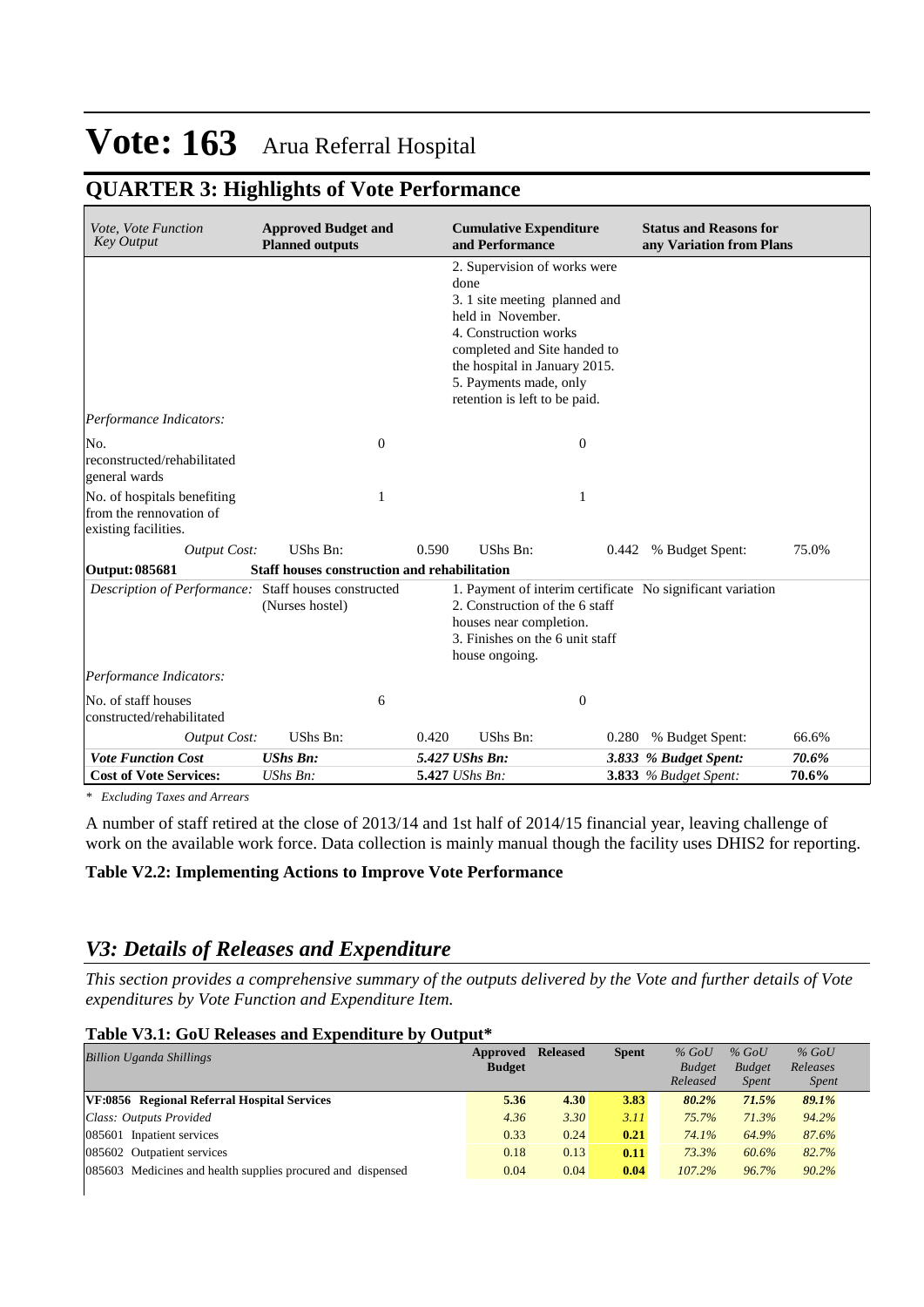## **QUARTER 3: Highlights of Vote Performance**

| . .<br>.                                            |      |      |      |           |       |       |
|-----------------------------------------------------|------|------|------|-----------|-------|-------|
| 085604 Diagnostic services                          | 0.08 | 0.06 | 0.04 | 80.6%     | 59.0% | 73.2% |
| 085605 Hospital Management and support services     | 3.61 | 2.74 | 2.64 | 75.8%     | 73.0% | 96.3% |
| 085606 Prevention and rehabilitation services       | 0.08 | 0.05 | 0.04 | 64.4%     | 50.4% | 78.2% |
| 085607 Immunisation services                        | 0.04 | 0.03 | 0.02 | 68.5%     | 56.1% | 82.0% |
| Class: Capital Purchases                            | 1.00 | 1.00 | 0.72 | $100.0\%$ | 72.2% | 72.2% |
| 085680 Hospital Construction/rehabilitation         | 0.58 | 0.58 | 0.44 | $100.0\%$ | 76.3% | 76.3% |
| 085681 Staff houses construction and rehabilitation | 0.42 | 0.42 | 0.28 | 100.0%    | 66.6% | 66.6% |
| <b>Total For Vote</b>                               | 5.36 | 4.30 | 3.83 | 80.2%     | 71.5% | 89.1% |
|                                                     |      |      |      |           |       |       |

*\* Excluding Taxes and Arrears*

### **Table V3.2: 2014/15 GoU Expenditure by Item**

| <b>Billion Uganda Shillings</b>                         | <b>Approved</b><br><b>Budget</b> | <b>Releases</b> | <b>Expend-</b><br>iture | % Budged<br><b>Released</b> | % Budget<br><b>Spent</b> | %Releases<br><b>Spent</b> |
|---------------------------------------------------------|----------------------------------|-----------------|-------------------------|-----------------------------|--------------------------|---------------------------|
| <b>Output Class: Outputs Provided</b>                   | 4.36                             | 3.30            | 3.11                    | 75.7%                       | 71.3%                    | 94.2%                     |
| 211101 General Staff Salaries                           | 2.97                             | 2.23            | 2.19                    | 75.0%                       | 73.6%                    | 98.1%                     |
| 211103 Allowances                                       | 0.07                             | 0.04            | 0.04                    | 60.8%                       | 60.8%                    | 100.0%                    |
| 213001 Medical expenses (To employees)                  | 0.04                             | 0.03            | 0.02                    | 75.7%                       | 46.1%                    | 60.8%                     |
| 213002 Incapacity, death benefits and funeral expenses  | 0.01                             | 0.01            | 0.00                    | 90.1%                       | 44.2%                    | 49.0%                     |
| 221001 Advertising and Public Relations                 | 0.00                             | 0.00            | 0.00                    | 88.1%                       | 74.4%                    | 84.5%                     |
| 221002 Workshops and Seminars                           | 0.03                             | 0.01            | 0.00                    | 28.5%                       | 12.5%                    | 43.9%                     |
| 221003 Staff Training                                   | 0.04                             | 0.03            | 0.03                    | 78.1%                       | 65.6%                    | 84.0%                     |
| 221004 Recruitment Expenses                             | 0.01                             | 0.01            | 0.01                    | 100.0%                      | 93.3%                    | 93.3%                     |
| 221006 Commissions and related charges                  | 0.05                             | 0.03            | 0.03                    | 66.2%                       | 62.7%                    | 94.8%                     |
| 221007 Books, Periodicals & Newspapers                  | 0.00                             | 0.00            | 0.00                    | 90.4%                       | 36.5%                    | 40.4%                     |
| 221008 Computer supplies and Information Technology (IT | 0.02                             | 0.01            | 0.01                    | 74.6%                       | 70.4%                    | 94.4%                     |
| 221009 Welfare and Entertainment                        | 0.03                             | 0.02            | 0.02                    | 52.2%                       | 50.6%                    | 96.9%                     |
| 221010 Special Meals and Drinks                         | 0.07                             | 0.05            | 0.05                    | 73.1%                       | 67.1%                    | 91.8%                     |
| 221011 Printing, Stationery, Photocopying and Binding   | 0.08                             | 0.06            | 0.05                    | 75.6%                       | 63.3%                    | 83.6%                     |
| 221012 Small Office Equipment                           | 0.00                             | 0.00            | 0.00                    | 105.6%                      | 89.7%                    | 84.9%                     |
| 221014 Bank Charges and other Bank related costs        | 0.00                             | 0.00            | 0.00                    | 50.0%                       | 25.0%                    | 50.0%                     |
| 222001 Telecommunications                               | 0.02                             | 0.02            | 0.01                    | 74.7%                       | 48.1%                    | 64.3%                     |
| 222002 Postage and Courier                              | 0.00                             | 0.00            | 0.00                    | 93.0%                       | 7.0%                     | 7.6%                      |
| 222003 Information and communications technology (ICT)  | 0.00                             | 0.00            | 0.00                    | 84.0%                       | 80.9%                    | 96.3%                     |
| 223001 Property Expenses                                | 0.04                             | 0.04            | 0.03                    | 112.7%                      | 78.1%                    | 69.3%                     |
| 223003 Rent – (Produced Assets) to private entities     | 0.01                             | 0.01            | 0.00                    | 79.6%                       | 34.2%                    | 42.9%                     |
| 223004 Guard and Security services                      | 0.01                             | 0.01            | 0.01                    | 77.7%                       | 55.2%                    | 71.1%                     |
| 223005 Electricity                                      | 0.10                             | 0.07            | 0.05                    | 76.3%                       | 55.1%                    | 72.2%                     |
| 223006 Water                                            | 0.10                             | 0.07            | 0.05                    | 72.4%                       | 47.4%                    | 65.5%                     |
| 223007 Other Utilities- (fuel, gas, firewood, charcoal) | 0.02                             | 0.01            | 0.00                    | 48.1%                       | 16.0%                    | 33.3%                     |
| 224004 Cleaning and Sanitation                          | 0.11                             | 0.07            | 0.07                    | 67.0%                       | 65.2%                    | 97.3%                     |
| 224005 Uniforms, Beddings and Protective Gear           | 0.01                             | 0.00            | 0.00                    | 75.0%                       | 51.4%                    | 68.6%                     |
| 225001 Consultancy Services- Short term                 | 0.00                             | 0.00            | 0.00                    | 75.0%                       | 50.0%                    | 66.7%                     |
| 227001 Travel inland                                    | 0.16                             | 0.15            | 0.15                    | 96.0%                       | 91.3%                    | 95.1%                     |
| 227002 Travel abroad                                    | 0.01                             | 0.01            | 0.00                    | 78.0%                       | 66.2%                    | 84.9%                     |
| 227004 Fuel, Lubricants and Oils                        | 0.11                             | 0.10            | 0.10                    | 87.0%                       | 87.0%                    | 100.0%                    |
| 228001 Maintenance - Civil                              | 0.06                             | 0.05            | 0.05                    | 86.6%                       | 78.0%                    | 90.1%                     |
| 228002 Maintenance - Vehicles                           | 0.03                             | 0.03            | 0.03                    | 81.9%                       | 85.7%                    | 104.6%                    |
| 228003 Maintenance – Machinery, Equipment & Furniture   | 0.11                             | 0.09            | 0.09                    | 74.7%                       | 74.3%                    | 99.5%                     |
| 228004 Maintenance – Other                              | 0.01                             | 0.01            | 0.01                    | 92.0%                       | 57.8%                    | 62.8%                     |
| <b>Output Class: Capital Purchases</b>                  | 1.00                             | 1.00            | 0.72                    | 100.0%                      | 72.2%                    | 72.2%                     |
| 231002 Residential buildings (Depreciation)             | 0.42                             | 0.42            | 0.28                    | 100.0%                      | 66.6%                    | 66.6%                     |
| 231007 Other Fixed Assets (Depreciation)                | 0.58                             | 0.58            | 0.44                    | 100.0%                      | 76.3%                    | 76.3%                     |